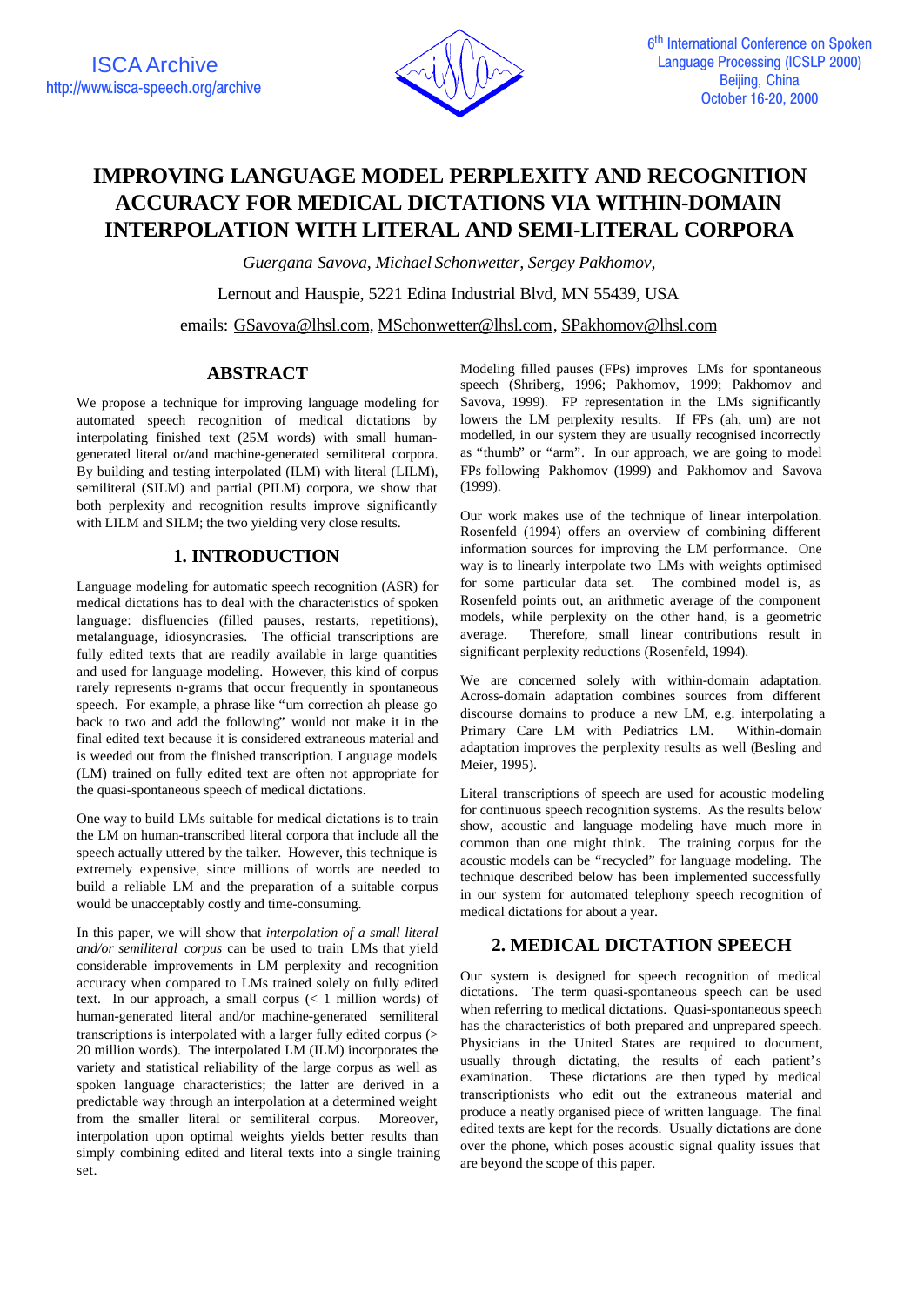## **3. TRAINING CORPORA**

This section describes where each of the training corpora (headings A through H below) come from, how many words it is comprised of and whether artificial FP conditioning is applied to it. There are three types of corpora – partial, literal and semiliteral. We call a finished transcription "partial" because it represents only partially what was actually spoken by the talkers. Disfluencies such as repetitions, repairs and false starts, and extraneous material are edited out by the medical transcriptionists. These are the reports kept for the records. The language in the partial corpus is also edited for grammar. Literal transcriptions are those that include all the speech uttered by the talker. Semi-literal transcriptions (Pakhomov and Schonwetter, 2000) are generated by reusing partial transcriptions as training data for a finite state LM. The LM is smoothed with FP conditioning and a background LM constructed from utterances that are usually spoken but are not transcribed (e.g. "um delete that please"). The smoothed LM is used to re-recognize the dictation and a confidence measure is applied to the output to derive the semi-literal transcription.

All data come from our medical transcription operation. There is no overlap between the files comprising any of the corpora. The same talkers are represented in the training corpora. There is no file or talker overlap between the training and testing corpora. The naming convention for the corpora follows this format: type of corpus, word count, whether or not artificial FP conditioning was applied indicated by *fpcond* or *no\_fpcond*. No artificial FP conditioning is applied to literal or semi-literal transcriptions and the *no\_fpcond* extension in the name is left out.

*A. partial\_25M\_no\_fpcond*: a corpus of 25,712,834 words from fully edited transcriptions, contains all available dictations from January'98 through July'99. The corpus represents over 200 talkers of mixed gender and professional medical status. A short example from a finished transcription file follows:

The patient was admitted, placed on heparin and Coumadin, bedrest with elevation of her left lower extremity. She was placed on Rocephin for her cellulitis and started on some albuterol nebs for her lungs. While in the hospital, she did quite well.

#### *B. partial\_25M\_fpcond*: filled pause conditioned

C.*partial\_25M\_no\_fpcond*. The method for artificial FP conditioning follows Pakhomov (1999) and Pakhomov and Savova(1999).

*D. partial\_550K\_no\_fpcond:* additional 550K words of fully edited finished transcriptions.

E. partial\_550K\_fpcond: artificial FP conditioning applied to partial\_550K\_no\_fpcond

*F. literal\_550K*: Hand-transcribed literal corpus of 550,000 words of all available word-by-word transcription data from approximately 20 talkers. As this is a literal, word-by-word transcription, all disfluencies, pronounced punctuation and metalanguage (e.g. "Thank you", "This is Doctor Smith dictating on patient John Smith", "End of dictation, thank you", "Correction, please go back to assessment and include there the following", etc.) are kept in the text. No final editing of any kind is applied to the corpus. Here is the same sample as above but as a literal file:

next line the patient was admitted comma placed on ah um heparin ah heparin and coumadin bedrest with elevation of her right correction left lower extremity period she was placed on rocephin for her cellulitis and ah started on ah some albuterol nebs for her lungs period ah while in the hospital she did quite well period this was doctor smith dictating on patient jane doe end of dictation thank you

G. *semiliteral\_550K:* A training corpus of 550,000 words from December'99 – January'00 files from approximately 100 talkers. A sample of a semi-literal file is:

he should stop now and use of nicorette chewing gum of ah the ah rest of review of systems seems to be negative he's controlling pain with oxycontin and darvocet

H. *literal\_275K\_and\_semiliteral\_275K*: Randomly selected files from *literal\_550K* of 275K words and *semiliteral\_550K* of 275K words are combined in this corpus.

#### **4. LANGUAGE MODELS (LMS)**

Two groups of statistical trigram language models were built from the corpora or a combination of the corpora – noninterpolated (Table 1) and interpolated (Table 2) LMs. Bigram cutoffs were set to 0, trigram cutoffs were set to 1. The LMs were built using the Entropic Cambridge Research Lab's (ECRL) Transcriber language modeling tools (Valtchev et al, 1998). The same word list was used for building all LMs (25,000 words). The naming convention for the LMs is the names of the constituent corpora, e.g. literal\_550K.trig was built from *literal\_550K* corpus; part\_25M\_no\_fpcnd\_smltr\_550K was built by interpolating *partial\_25M\_no\_fpcond* LM with *semiliteral\_550K* LM.

The Interpolated LMs for this research project followed the recommendations from the Interpolate option of the CMU SLM Toolkit (CMU SLM Toolkit, 1994), based on Rosenfeld (1994). For that purpose held-out data was compiled representing the same talkers from the test set with approximately 1000 words each. The word count for the held-out data is 13,422 words equally distributed among the test set talkers. There is no overlap between files in the held-out data and the test set, and between the held-out data and the training sets. The held-out files were used only to get the optimised weights.

| Language Model        | <b>Training Corpus</b>    |
|-----------------------|---------------------------|
| Partial_25M_no_fpcond | Partial 25M no fpcond     |
| Partial 25M fpcond    | Partial_25M_fpcond        |
| Literal 550K          | Literal 550K              |
| Semiliteral 550K      | Semiliteral 550K          |
| Literal 275K and semi | Literal 275K and semilite |
| literal 275K          | ral 275K                  |

**Table 1**: Non-interpolated language models (NILMs)

As Rosenfeld (1994:79) describes "the program Interpolate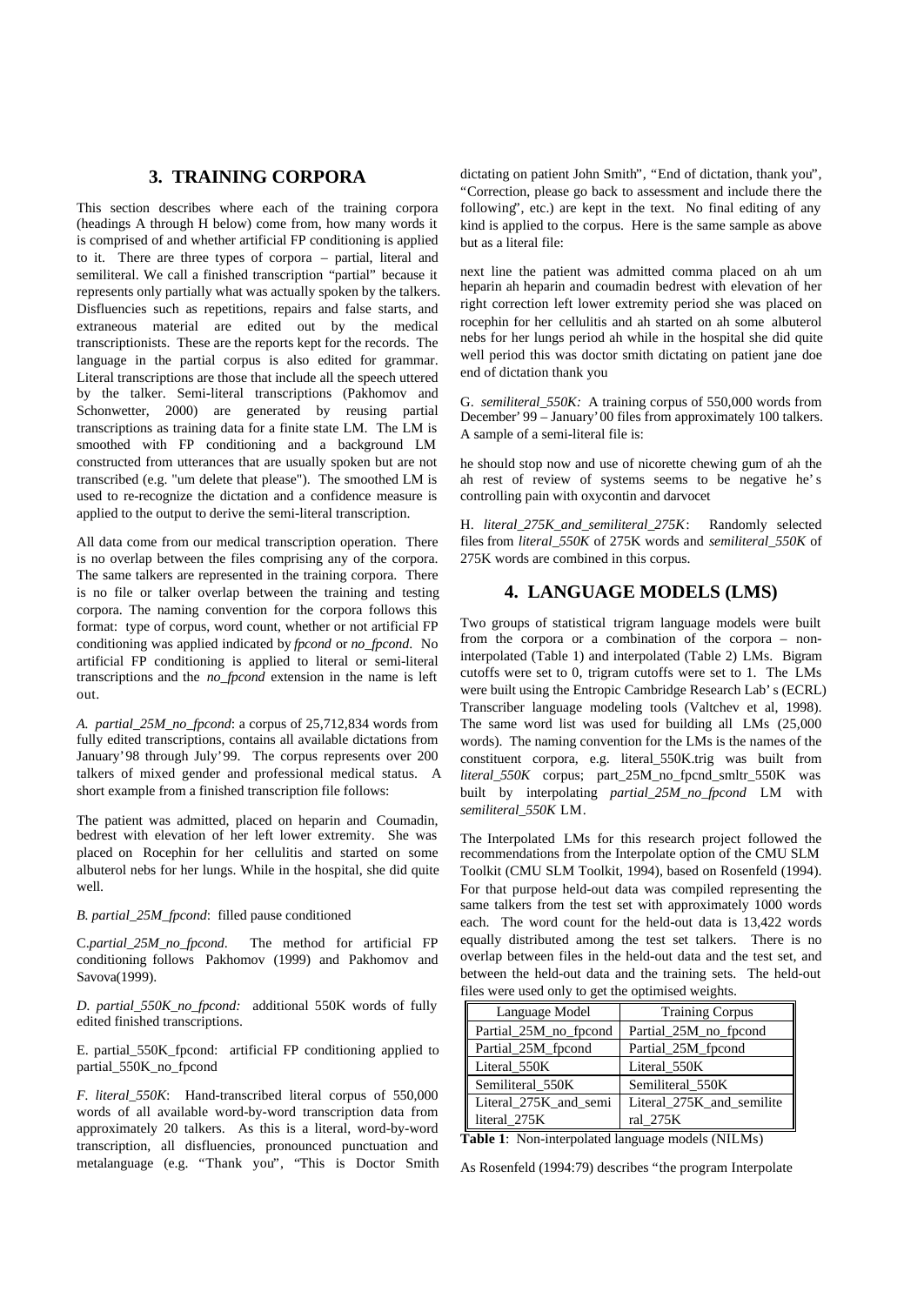| <b>Language Model</b>               |                       | weight for | weight for            |  | weight for   | weight for                                | weight for                                         |
|-------------------------------------|-----------------------|------------|-----------------------|--|--------------|-------------------------------------------|----------------------------------------------------|
|                                     | partial 25M no fpcond |            | partial 25M fpcond    |  | literal 550K |                                           | semiliteral 550K literal 275K and semiliteral 275K |
| part 25M no fpcnd lit 550K          | 0.495                 |            |                       |  | 0.505        |                                           |                                                    |
| part 25M no fpcnd smltr 550K        |                       | 0.501      |                       |  |              | 0.499                                     |                                                    |
| part 25M no fpcnd lit smltr         |                       | 0.458      |                       |  |              |                                           | 0.542                                              |
| part 25M focnd lit 550K             |                       |            | 0.514                 |  | 0.486        |                                           |                                                    |
| part_25M_fpcnd_smltr_550K           |                       |            | 0.539                 |  |              | 0.461                                     |                                                    |
| part 25M fpcnd lit smltr            |                       |            | 0.495                 |  |              |                                           | 0.505                                              |
| <b>Language Model</b>               |                       |            | weight for            |  | weight for   | weight for                                | weight for                                         |
|                                     |                       |            | partial 25M no fpcond |  |              | partial 25M fpcond partial 550K no fpcond | partial 550K fpcond                                |
| part 25M no fpcnd part550K no fpcnd |                       |            | 0.779                 |  |              | 0.221                                     |                                                    |
| part 25M no fpcnd part550K fpcnd    |                       |            | 0.71                  |  |              |                                           | 0.29                                               |
| part 25M fpcnd part550K no fpcnd    |                       |            |                       |  | 0.766        | 0.233                                     |                                                    |
| part 25M fpcnd part550K fpcnd       |                       |            |                       |  | 0.778        |                                           | 0.221                                              |

**Table 2:** Interpolated language models and weights for the constituent corpora (ILMs)

takes as input any number of probability streams. These are assumed to be the output of several language models on a common set of data [the held-out data, authors' note]. The program then runs the Estimation-Maximization (EM) algorithm, to find the set of weights that, when used for linearly interpolating the models, will result in the lowest perplexity on that data." It must be noted that the recommendation weights are tailored towards the held-out data.

## **5. TEST SET**

The test set is distributed among 12 talkers, all Primary Care medical professionals – 6 male and 6 female. Each is represented by approximately 10 minutes of unedited speech. The total word count for the test set is 19,443 words. Training and testing talkers are completely different. The audio files are telephony speech with noise, background speech and, from time to time, static. We used our speaker independent (SI) telephony acoustic model for the recognition runs.

# **6. RESULTS AND DISCUSSION**

Both perplexity and recognition results on the test files were obtained. Perplexity is a metric for evaluating language models. "Perplexity can be intuitively thought of as the weighted average number of choices a random variable has to make." (Jurafsky and Martin, 2000:225). Lowered perplexity indicates improvement in the LM. Perplexity alone is not a reliable indicator of accuracy. A complete recognition test has the advantage of showing the interaction between the acoustic and the language model and assessing the LM goodness on the overall search effort of the recognizer. Perplexity results, sorted from lowest to highest, are shown in Table 3. The shaded area represents the non-interpolated LMs (NILMs); the unshaded/clear area – the interpolated LMs (ILMs). Perplexity measures were calculated using the ECRL's LM Transcriber tools. Recognition results are shown in Table 4. Recognition tests were run on 4 LMs representative of the four groupings of the perplexity results.

Perplexity results fall naturally into 4 groups with clearly outlined ranges: group I with a perplexity result range 102 – 106; group II with perplexity result range  $156 - 177$ ; group III with range 216 – 241 and group IV with perplexity result range 272 –

328. The top four LMs (group I) are all LMs interpolated with a literal corpus, and an LM interpolated with the combination of literal and semiliteral corpora; the next best results are for group II which includes two LMs interpolated with semiliteral corpus and two non-interpolated LMs that include some representation of literal files in their training corpora. The worst perplexity results are with non-interpolated LMs, which did not have any literal representation in their training corpora. There is a 225 perplexity point difference between the top and the bottom LMs (Table 3). As it was pointed out before, the goal of this experiment was not to weigh interpolated vs. non-interpolated LM in general; rather it is to show that *witnin-domain interpolation with a small literal or semiliteral corpus improves both perplexity and recognition results as compared to interpolation with partial (that is fully edited) text or noninterpolated LM.*

| language model                                 | prplx  | oov rate |
|------------------------------------------------|--------|----------|
| 1. part 25M fpcnd lit 550K                     | 102.43 | 1.58%    |
| 2. part_25M_fpcnd_lit_smltr                    | 103.66 | 1.58%    |
| 3. part_25M_no_fpcnd_lit_550K                  | 104.05 | 1.58%    |
| 4. part_25M_no_fpcnd_lit_smltr                 | 105.96 | 1.58%    |
| 5. literal_275K_and_semiliteral_275K           | 156.31 | 1.58%    |
| 6. part_25M_fpcnd_smltr_550K                   | 159.86 | 1.58%    |
| 7. part_25M_no_fpcnd_smltr_550K                | 166.79 | 1.58%    |
| 8. literal 550K                                | 176.48 | 1.58%    |
| 9. part_25M_fpcnd_part550K_no_fpcnd            | 216.34 | 1.58%    |
| 10. part_25M_fpcnd_part550K_fpcnd              | 220.80 | 1.58%    |
| 11. part_25M_no_fpcnd_part550K_fpcnd           | 222.40 | 1.58%    |
| 12. partial_25M_fpcond                         | 241.16 | 1.58%    |
| 13. semiliteral_550K                           | 272.08 | 1.58%    |
| 14. part_25M_no_fpcnd_part550K_no_fpcnd 292.14 |        | 1.58%    |
| 15. partial_25M_no_fpcond                      | 327.10 | 1.58%    |

**Table 3:** Language model perplexity results, sorted by perplexity in ascending order (shaded area -> non-interpolated LMs; clear area -> interpolated LMs)

The results are consistent with Pakhomov, 1999 and Pakhomov and Savova, 1999 about the contribution of artificial filled pause conditioning of edited text (partial\_25M\_no\_fpcond vs. partial\_25M\_fpcond). There is an improvement of 85.16 points in perplexity with the filled pause conditioned model as compared to the non filled paused conditioned one as Table 3 indicates. Results from semiliteral\_550K are better than the non-filled pause conditioned LM probably because of the representation of patterned disfluencies modelled by the